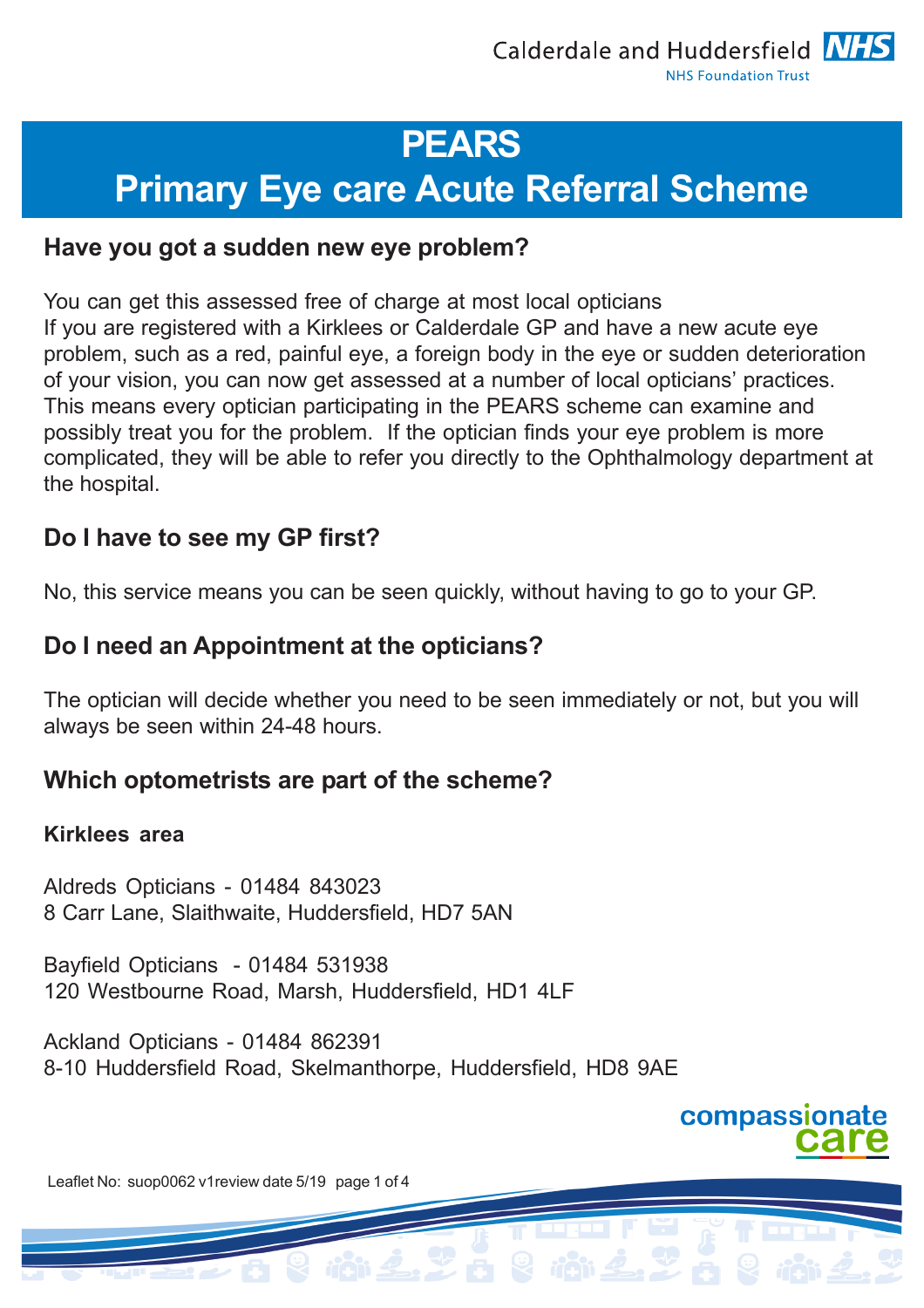Beaumont Opticians - 01484 531084 Kingsgate Shopping Centre, King Street, Huddersfield, HD1 2QB

BOOTS (Dolland & Aitchison) – 01484 421524 69 New Street, Huddersfield, HD1 2BQ

BOOTS Opticians Ltd - 01484 519229 24 King Street, Huddersfield HD1 2QE

Bottomley & Ramsden - 01484 643692 55 Lidget Street, Lindley, Huddersfield, HD3 3JP

DG Opticians (Shanti Enterprises) - 01484 425627 33a John William Street, Huddersfield, HD1 1BL

Dr Stella Griffiths - 01484 453833 628 Wakefield Road, Waterloo, Huddersfield, HD5 8PZ

Eye Clinic At Home - 01484 301372 319 Old Wakefield Road, Moldgreen, Huddersfield HD5 8AA

Eye Clinic At Home Ltd - 01484 301372 11 Hanby Close, Fenay Bridge, Huddersfield, HD8 0FX

Fartown Opticians Ltd - 01484 767654 289 Bradford Road, Fartonw, Huddersfiled HD1 6ER

Henderson Opticians Ltd - 01484 686060 104 School Street, Holmfirth, HD9 7EQ

Neil Kaye - 01484 683152 1 Victoria Square, Holmfirth, HD9 2DN

Oakes Opticians - 01484 652670 Salendine Nook Shopping Centre, 344 Moorhill Road, Huddersfield, HD3 3YA

Scirvens - 01484 532176 15 Cloth Hall Street, Huddersfield, HD1 2DX

Selbie Opticians - 01484 659119 65 Market Street, Milnsbridge, Huddersfield, HD3 4HZ

Souten & Agyemang - 01484 664433 345 Meltham Road, Huddersfield, HD4 7EH

Specsavers - 01484 544566 Huddersfield, 18 Market Street, Huddersfield, HD1 2ET

Leaflet No: suop0062 v1 review date 5/19 page 2 of 4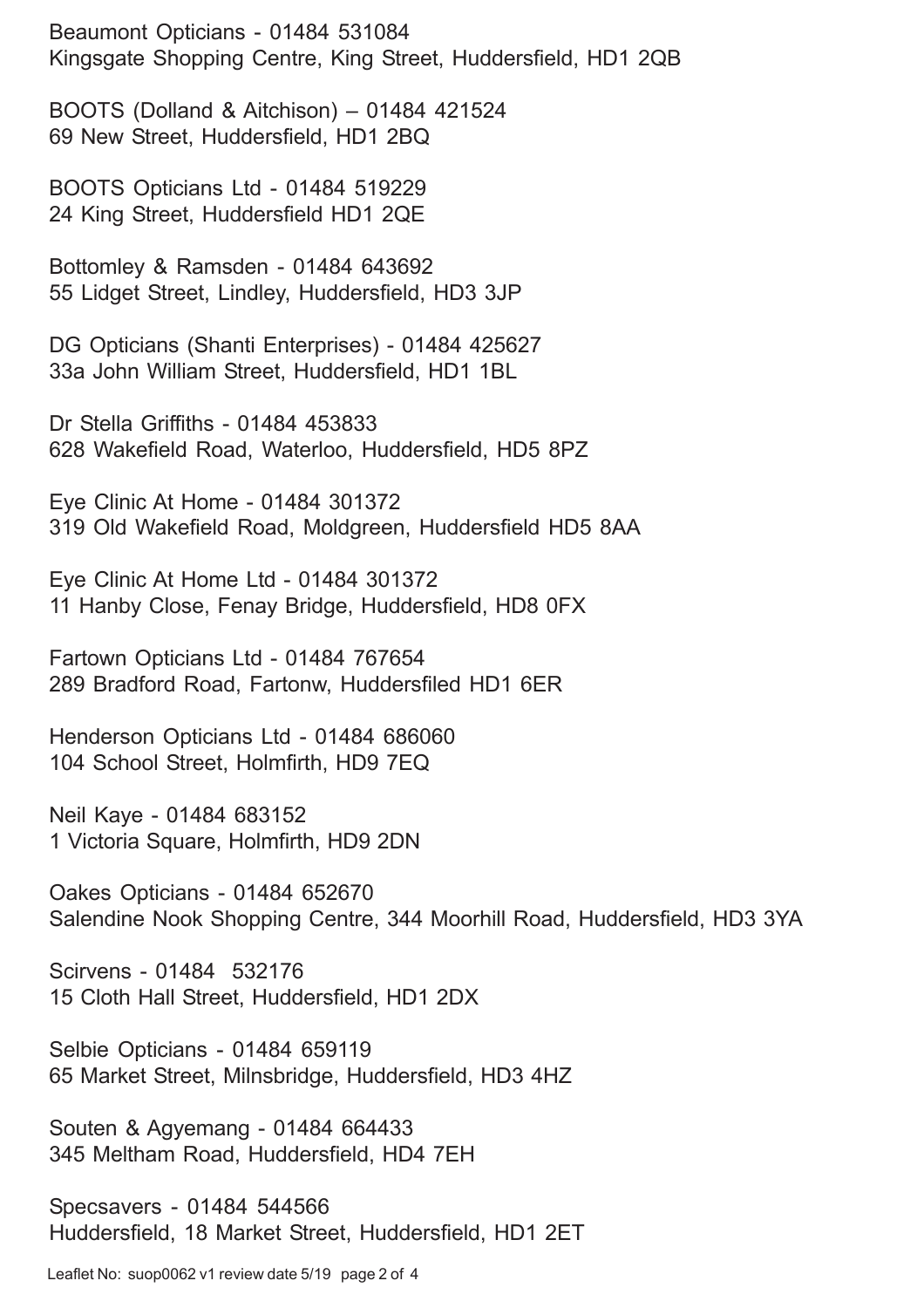Valli Opticians - 01484 517768 3 Benomley Road, Almondbury, Huddersfield, HD5 8LR

Valli Opticians - 01484 667406 30 Westgate, Homley, Huddersfield HD9 6AA

Valli Opticians - 01484 533730 262-264 Lockwood Road, Lockwood, Huddersfield HD1 3TG

Valli Opticians -01484 851381 29 Huddersfield Road, Meltham, Huddersfield, HD9 4AF

#### **Calderdale Area**

Andrew Lomas Optometrist - 01422 372755 31 Southgate Elland, HX5 0BW

Boots Opticians Dan 1 - 01422 330019 Dan 1 Optics Ltd, 7-11 Market Street, Halifax, HX1 1PB

John & Randolph Bottomley Ltd - 01422 331031 The Old Town Hall, 22 Union Street, Halifax, HX1 1PR

King Cross Opticians - 01422 353000 220 King Cross Road, Halifax, HX1 3JP

M A Hurst - 01422 843456 37 West End, Hebden Bridge, Halifax, HX7 8 UQ

M A Hurst - 01422 367348 52 Keighley Road, Ovenden, Halifax, HX2 8AL

Mackereth Opticians - 01422 352883 6 Regent Street, Halifax, HX1 2SE

Moorhouse Opticians – 01484 718050 11 Chapel Court, Park Street, Brighouse, HD6 1JL

See You At Home - 01484 722595 24 Archbell Avenie, Brighouse, HD6 3SU

Specsavers Brighouse – 01484 711222 80A Commercial Street, Brighouse, HD6 1AQ

Specsavers Halifax - 01422 255055 3-5 Square Woolshops Shopping Centre, Halifax, HX1 1RJ